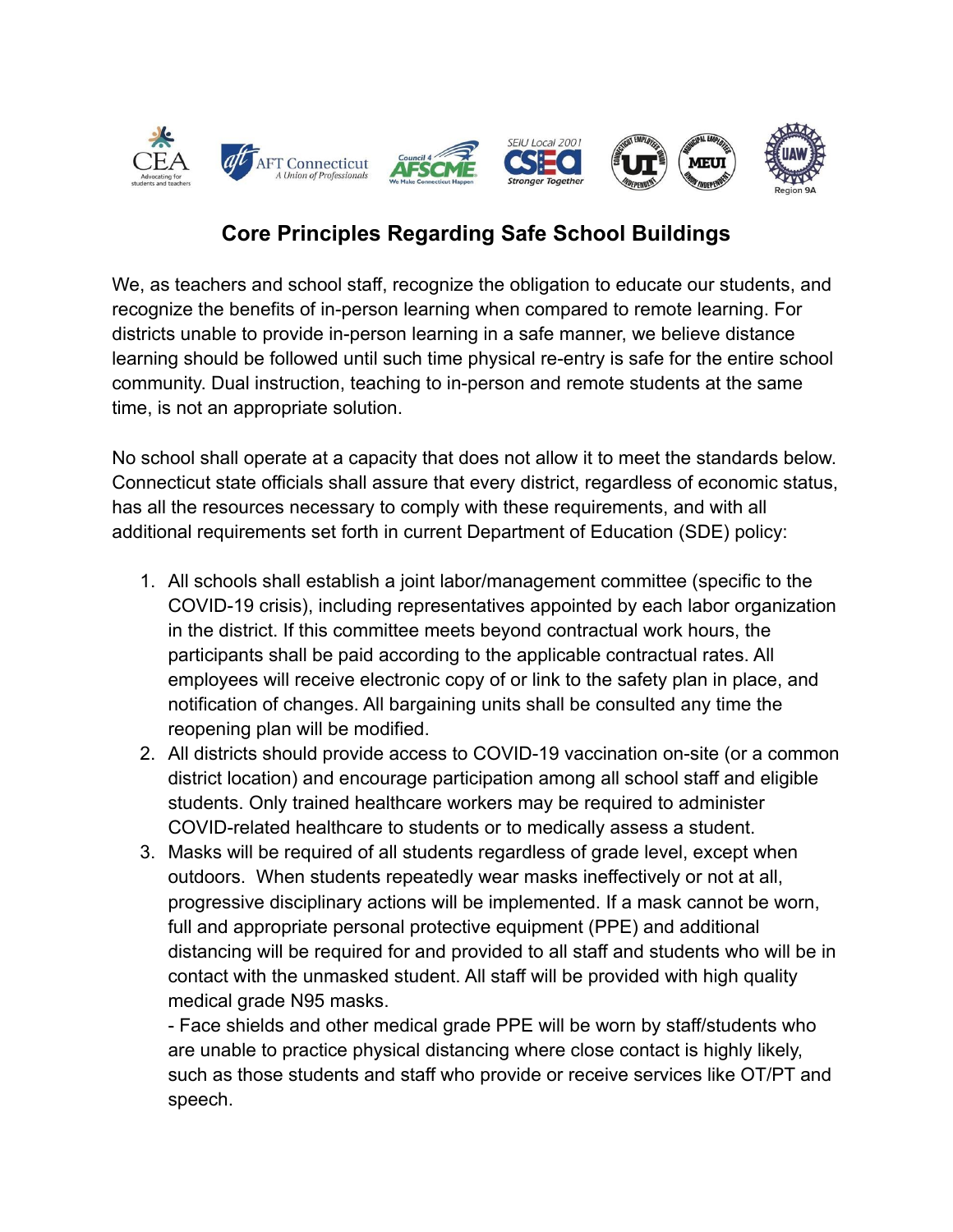- Gloves (non-latex) and gowns will be worn when contact with bodily fluids or other potentially infectious material can be reasonably anticipated. Used gowns will be replaced at least daily or more frequently if needed.

4. Students must maintain a distance of three feet at all times except where impossible due to specific individual student needs. Adults must be able to maintain six feet of distance. In all cases where appropriate distance cannot be maintained, appropriate medical grade PPE must be provided. Professional meetings, workshops and other adult meetings shall be held remotely when possible, or provide for six feet.

Faculty meetings, professional development and other adult meetings will occur with no food or beverages served, to maximize masking. Student assemblies and gatherings shall be strictly limited, cohorts shall be maintained when at all possible.

Clear communication shall be made to all families and employees: while waiting for test results due to symptoms or exposure, no employee or student should report to a school building. Students who are ill in school shall be isolated and sent home.

- 5. Schools must close if staffing is not available for safe supervision of students, or if safe supervision requires combining multiple cohorts in a way that increases COVID risks for all involved. Weekly pooled testing of cohorts of employees shall occur.
- 6. All Centers for Disease Control (CDC), Department of Labor Occupational Health and Safety Administration (OSHA) and Department of Public Health (DPH) guidelines must be followed at all times by all schools, including, but not limited to, cleaning and disinfecting supplies and protocols and PPE. COVID-effective hand sanitizers must be available in all common areas.
- 7. There shall be no reprisals taken by district administrators or any vendor against anyone who raises a health and safety concern or makes a complaint to their supervisor or any outside agency regarding workplace safety.
- 8. In addition to strict social distancing, and following all CDC and DPH guidelines, all food service must comply with restaurant COVID-19 protocols.
- 9. Schools must utilize the recommended air filters and/or ultraviolet light technology. Schools are recommended to utilize outdoor settings to the extent possible. Safe minimum and maximum heat index standards must be maintained.

- HVAC and air quality report and/or progress shall be shared with labor organizations at a minimum each month or as defined in the joint labor/management committee.

10.In-person learning shall not commence until there has been proper training for all staff, including permanent, temporary and substitutes on safety protocols related